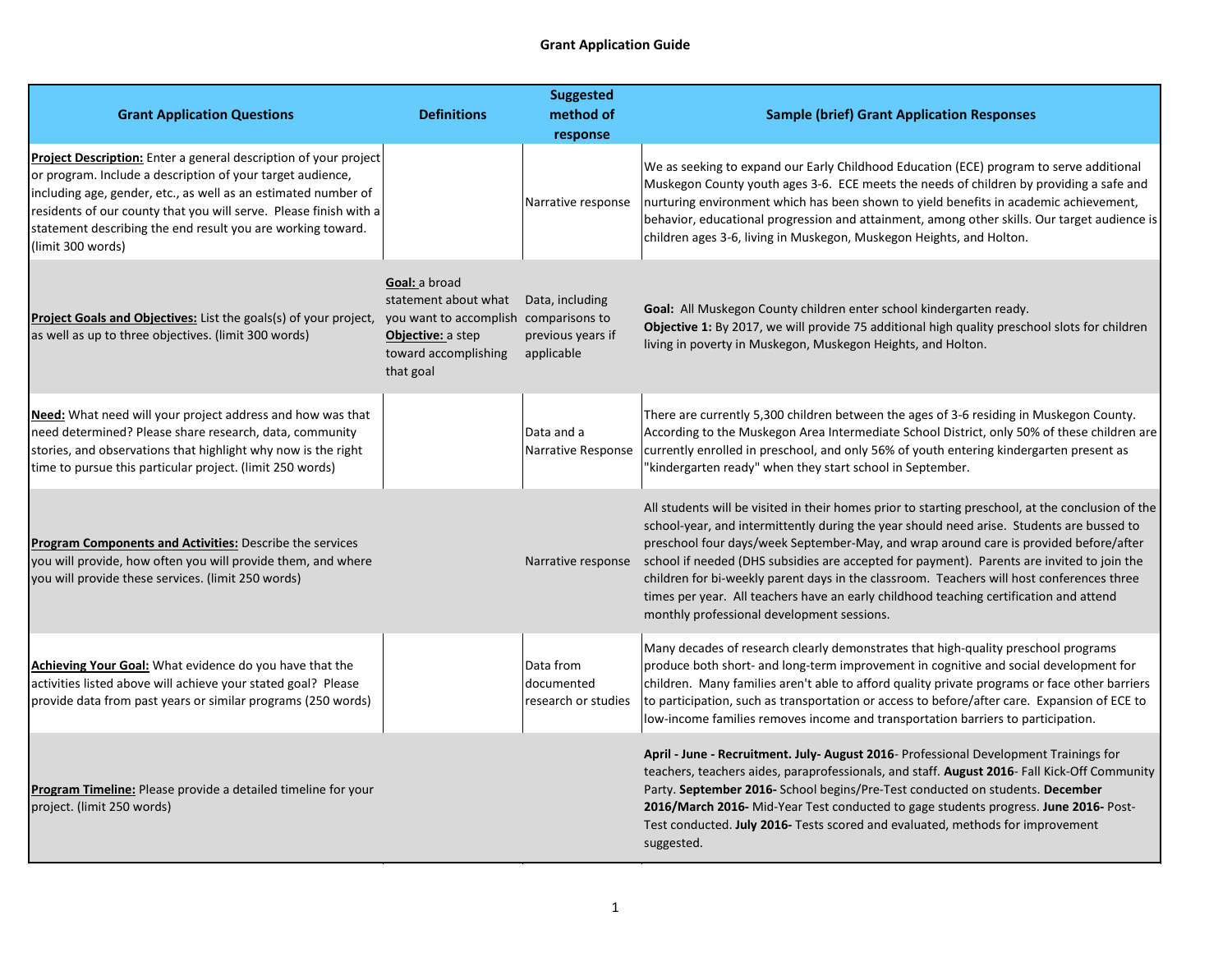## **Grant Application Guide**

| <b>Grant Application Questions</b>                                                                                                                                                                                                                                                                                                                                                           | <b>Definitions</b>                                                                                                                                                                                                                                                                                                                                                                                                                                                                                                                                | <b>Suggested</b><br>method of           | <b>Sample (brief) Grant Application Responses</b>                                                                                                                                                                                                                                                                                                                                                                                                                                                                                                                                    |
|----------------------------------------------------------------------------------------------------------------------------------------------------------------------------------------------------------------------------------------------------------------------------------------------------------------------------------------------------------------------------------------------|---------------------------------------------------------------------------------------------------------------------------------------------------------------------------------------------------------------------------------------------------------------------------------------------------------------------------------------------------------------------------------------------------------------------------------------------------------------------------------------------------------------------------------------------------|-----------------------------------------|--------------------------------------------------------------------------------------------------------------------------------------------------------------------------------------------------------------------------------------------------------------------------------------------------------------------------------------------------------------------------------------------------------------------------------------------------------------------------------------------------------------------------------------------------------------------------------------|
|                                                                                                                                                                                                                                                                                                                                                                                              |                                                                                                                                                                                                                                                                                                                                                                                                                                                                                                                                                   | response                                |                                                                                                                                                                                                                                                                                                                                                                                                                                                                                                                                                                                      |
| For Muskegon Applicants: How does your program/project<br>align with current community initiatives, such as Thrive, Read<br>Early. Read Often.,<br>1 in 21, or the Muskegon Area Plan?<br>(limit 250 words)                                                                                                                                                                                  |                                                                                                                                                                                                                                                                                                                                                                                                                                                                                                                                                   | Direct reference to<br>a community goal | This project is in direct alignment with the Thrive goal: "Preschool available to all who desire<br>it." Reading and literacy is a major part of ECE curriculum, and the messaging of Read Early.<br>Read Often. will be shared with families consistently.                                                                                                                                                                                                                                                                                                                          |
| For Muskegon Applicants: The Community Foundation for<br>Muskegon County has adopted three leadership goals: building<br>an inclusive community, providing hope and opportunity for<br>our children, and supporting more collaborative community<br>goals and decision-making. Tell us how your program or<br>project contributes positively to any/all of these goals. (limit<br>250 words) | <b>Inclusive Community: A</b><br>welcoming, accepting<br>community that<br>respects difference and<br>actively promotes full<br>participation by all<br>people, creating a place<br>where everyone has the<br>opportunity to share<br>their voice, to<br>participate in decisions<br>that affect their lives,<br>and to have access to<br>all the community has<br>to offer. Hope and<br>Opportunity:<br>Empowering our youth<br>to have aspirations for a<br>bright future and<br>creating opportunities<br>for them to realize their<br>dreams. | Narrative response                      | This program aims to create hope and opportunity for Muskegon County youth. By targeting<br>these students, we foster a sense of the potential for exponential growth by exposing them<br>to skills that will help them develop into productive citizens of the community, equipping<br>them with the necessary skills to succeed. In addition, the program mixes students of all<br>socioeconomic and racial backgrounds in a single classroom, creating proximity with diverse<br>populations and promoting formation of relationships that lead to a more inclusive<br>community. |